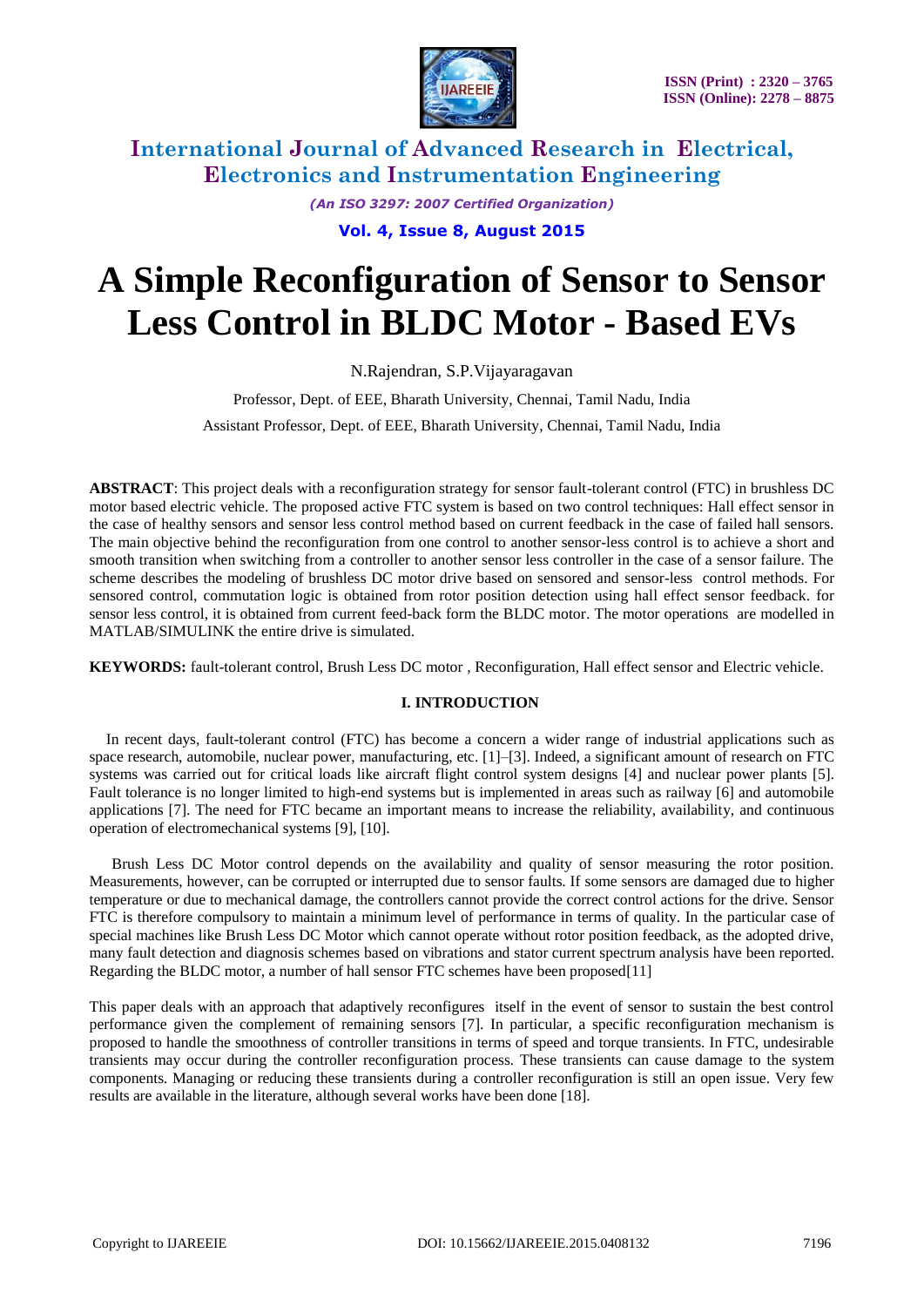

*(An ISO 3297: 2007 Certified Organization)*

### **Vol. 4, Issue 8, August 2015**



Fig 1 BLDC motor drive system

 Indeed, it has been suggested that controller transition could be better handled with a fuzzy approach. The system control reorganization is managed by a fuzzy decision system that ensures the transition from the encoder-based controller (sliding mode control) to the sensorless one (fuzzy control) and back to the encoder-based controller. However, the achieved transition dynamic performances were not satisfactory in terms of speed and torque ripples. In [7], the proposed system was based on four controllers to ensure the sensor FTC of an EV induction motor-based power train, for various sensors faults. In this case, the control transition smoothness depends greatly upon the rotor flux angular position in the stator reference frame. Smooth transition is achieved when the phase shift is zero or very close to zero. Unfortunately, it is very difficult to get this condition. This will lead to quite important braking torque with probably mechanical damages.

This project deals with a reconfiguration strategy for sensor fault-tolerant control (FTC) in brushless DC motor. The proposed active FTC system is illustrated using two control techniques: Hall effect sensor in the case of healthy sensors and Back emf difference method in the case of failed hall sensors. The main objective behind the reconfiguration strategy is to achieve a short and smooth transition when switching from a controller using a healthy sensor to another sensor less controller in the case of a sensor failure. The scheme describes the modeling of brushless DC motor drive based on sensored and back emf zero crossing control detection. For sensored control, commutation logic is obtained from rotor position detection. for sensor less control, it is obtained from back EMF difference method.[19-21]



Fig 2 -FTC configuration.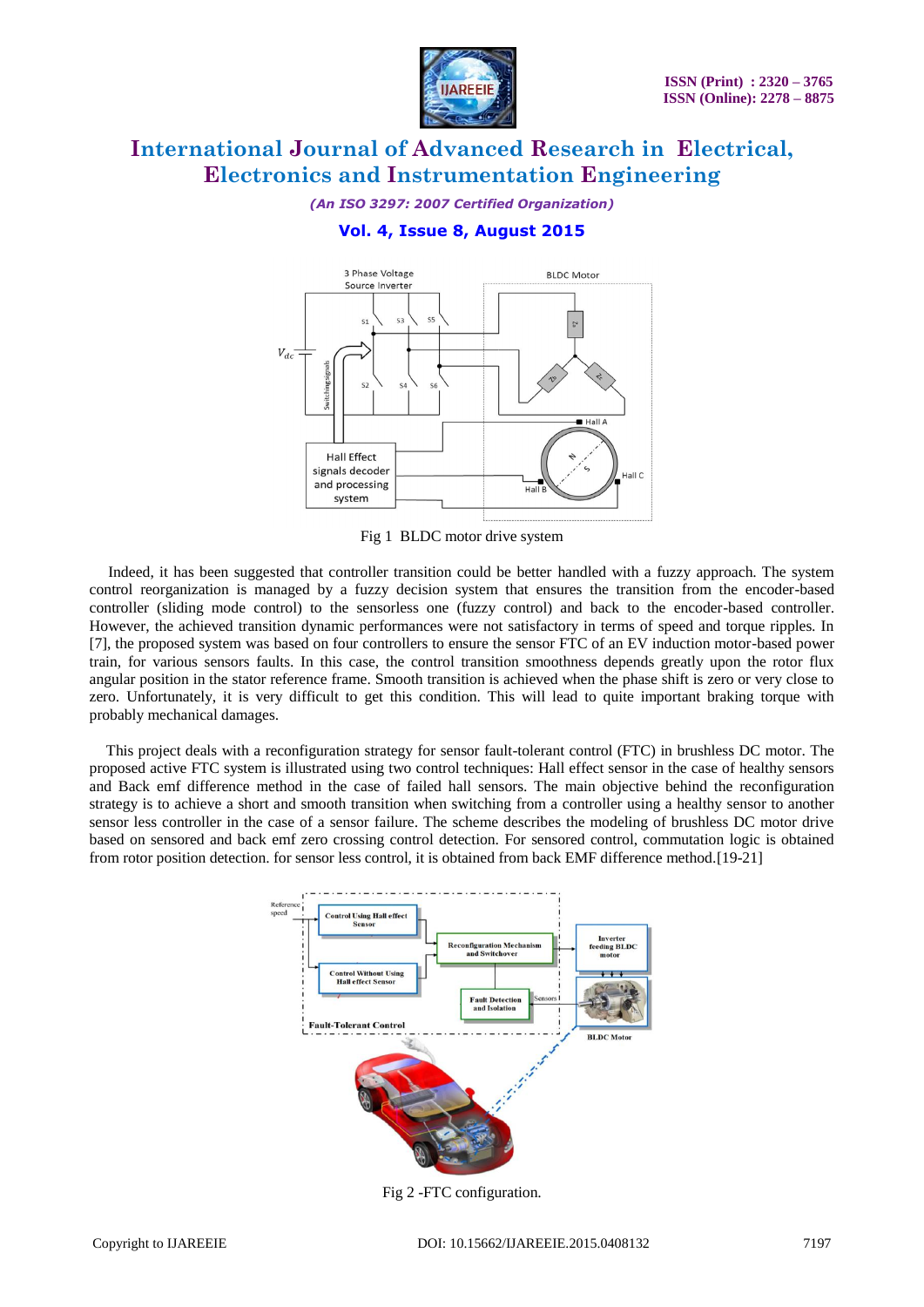

*(An ISO 3297: 2007 Certified Organization)*

### **Vol. 4, Issue 8, August 2015**

In [11], Discrete Fourier transform analysis is used for pattern recognition of the line voltages of BLDC motor. Hall Effect sensor failure of BLDC motor is implemented on the verified simulation model. A knowledge based table is developed to identify the faulty sensor by analyzing the simulation results.[22-23] Hence faulty position sensor is identified through spectral density error of the line voltages. Commutation signal of faulty sensor is generated by microcontroller through correlation between Hall signals. The proposed fault tolerant system is capable to detect, identify and rectify the Hall Effect sensor break down in BLDC motor. Effectiveness of the remedial strategy is also proven by correct performance of BLDC motor under faulty condition.

proposed system has a simple algorithm.

#### **II. MODELLING OF BLDC MOTOR**

BLDC drive with sensor, consist of a BLDC motor, control circuit and Hall sensor for position information. By knowing the position information, inverter switches are commutated by generating PWM signals with the suitable duty ratio. Three Hall sensors are used for position detection of the BLDC motor. A general BLDC motor has three phase stator windings and is driven by an inverter which constitutes of six switches. Fig. 1 shows the equivalent circuit of a star connected BLDC motor and the inverter topology [12][13][24]

The modeling is based on the following assumptions:

- (1) The motor is not saturated.
- (2) Stator resistances of all windings are equal and self and mutual inductances are constant.
- (3) Power semiconductor devices in the inverter are ideal.
- (4) Iron Losses are negligible.



Fig 3- Three phase Inverter and BLDC Motor

The voltage equation of a BLDC motor can be expressed as:

$$
\begin{bmatrix} V_a(t) \\ V_b(t) \\ V_c(t) \end{bmatrix} = R \begin{bmatrix} I_a(t) \\ I_b(t) \\ I_c(t) \end{bmatrix} + L \frac{d}{dt} \begin{bmatrix} I_a(t) \\ I_b(t) \\ I_c(t) \end{bmatrix} + \begin{bmatrix} e_a(t) \\ e_b(t) \\ e_c(t) \end{bmatrix}
$$

Where

*Va, Vb* and *Vc* are the stator phase voltages; *R* is the stator resistance per phase; *Ia, Ib* and *Ic* are the stator phase currents;

*L* is the self-inductance per phase and *ea, eb* and *ec* are the back electromotive forces.

BEMF equation of each phase should be as follows:

$$
e_a = K_e f_a (\theta_e) \omega
$$
  
\n
$$
e_b = K_e f_b (\theta_e - 2 \pi / 3) \omega
$$
  
\n
$$
e_b = K_e f_c (\theta_e + 2 \pi / 3) \omega
$$

where

*K*w is back EMF constant of one phase [V/rad.s-1],

*θ*e - electrical rotor angle [° el.],

*ω* - rotor speed [rad.s-1].

The back EMF is a function of rotor position which is represented as *fa(θe), fb(θe), fc(θe)* with limit values between  $-1$  and  $+1$ .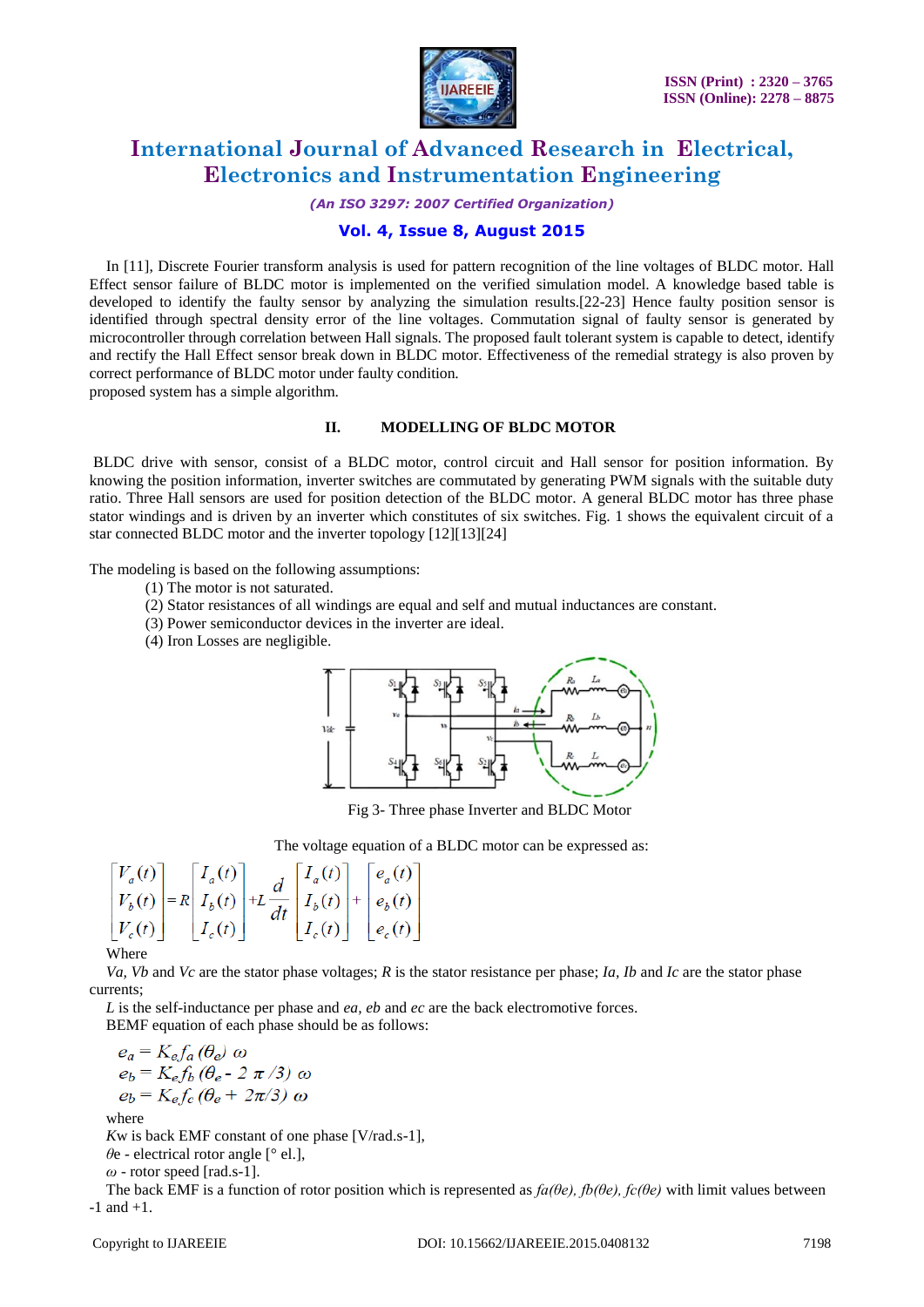

*(An ISO 3297: 2007 Certified Organization)*

### **Vol. 4, Issue 8, August 2015**

Total torque output is given by:

$$
T_e\!=\!\frac{e_a I_a+e_b I_b+e_c I_c}{\omega}
$$

where *T*e is total torque output [Nm], Also,

$$
T_e = J \frac{d\omega_m}{dt} + B\omega_m + T_L
$$

where

*TL* - Load torque [Nm], *J* - Inertia of rotor and coupled shaft [kgm2], *B* - Friction constant [Nms.rad-1]. The electrical rotor angle is equal to the mechanical rotor angle multiplied by the number of pole pairs *p*:

$$
\theta_e = \frac{p}{2} \theta_m
$$

Where *θ*m is mechanical rotor angle [rad].

#### **III. FAULT DIAGNOSIS**

Each Hall Effect signal of BLDC motor has specific value at each instant of time with respect to permanent magnet rotor position. Electronic commutation is done by decoding the position sensor signals. Decoding rules of Hall Effect signals to choose a proper switching vector of VSI are shown in Table III. As it can be seen in table there is no condition that all three hall signals being one or zero at a same time.

|                                          | DECODING RULES OF HALL EFFECT SIGNALS |        |        |                        |
|------------------------------------------|---------------------------------------|--------|--------|------------------------|
| Rotor<br>angle<br>(Electrical<br>degree) | Hall A                                | Hall B | Hall C | Conducting<br>switches |
| $30-90$                                  |                                       |        |        | S1, S4                 |
| 90-150                                   |                                       |        |        | S1, S6                 |
| 150-210                                  |                                       |        |        | S3, S6                 |
| 210-270                                  | 0                                     |        |        | S3, S2                 |
| 270-330                                  | $\mathbf{\Omega}$                     |        |        | S5, S2                 |
| 330-30                                   |                                       |        |        | S5, S4                 |

TABLE I

The addition of Hall signals introduced by (1) is a fault signature for Hall Effect sensors breakdown. Maximum possible value of Hf is 2, where the minimum possible value is  $1 (1 < H<sub>5</sub> 2)$  for each specific electrical angle section. If Hf value goes over of these limits Hall Effect sensor failure is detected. Hall Effect sensors Fault Flag (HFF) is introduced for sensor fault detection. HFF is set to '1' if Hf value is more than 2 (it means that one of the position sensor signals is constant one), HFF is set to '-1' if Hf value is less than 1 (it means that one of the position sensor signals is constant zero) and HFF is '0' in case of no fault. Maximum fault detection time is the time of on electrical rotation of rotor which is quite fast.

$$
H_f = H_A + H_B + H_C
$$

However identification of faulty sensor is impossible through Hall Effect sensor Fault Flag. As it is discussed in previous section, the line voltages of BLDC motor are deteriorated due to position sensor failure. Therefore DFT analysis is used for pattern recognition of the line voltages. DFT of line voltages are calculated by (2) for specific intervals of time. The minimum time interval for proper fault detection is one electrical rotation of motor. Spectral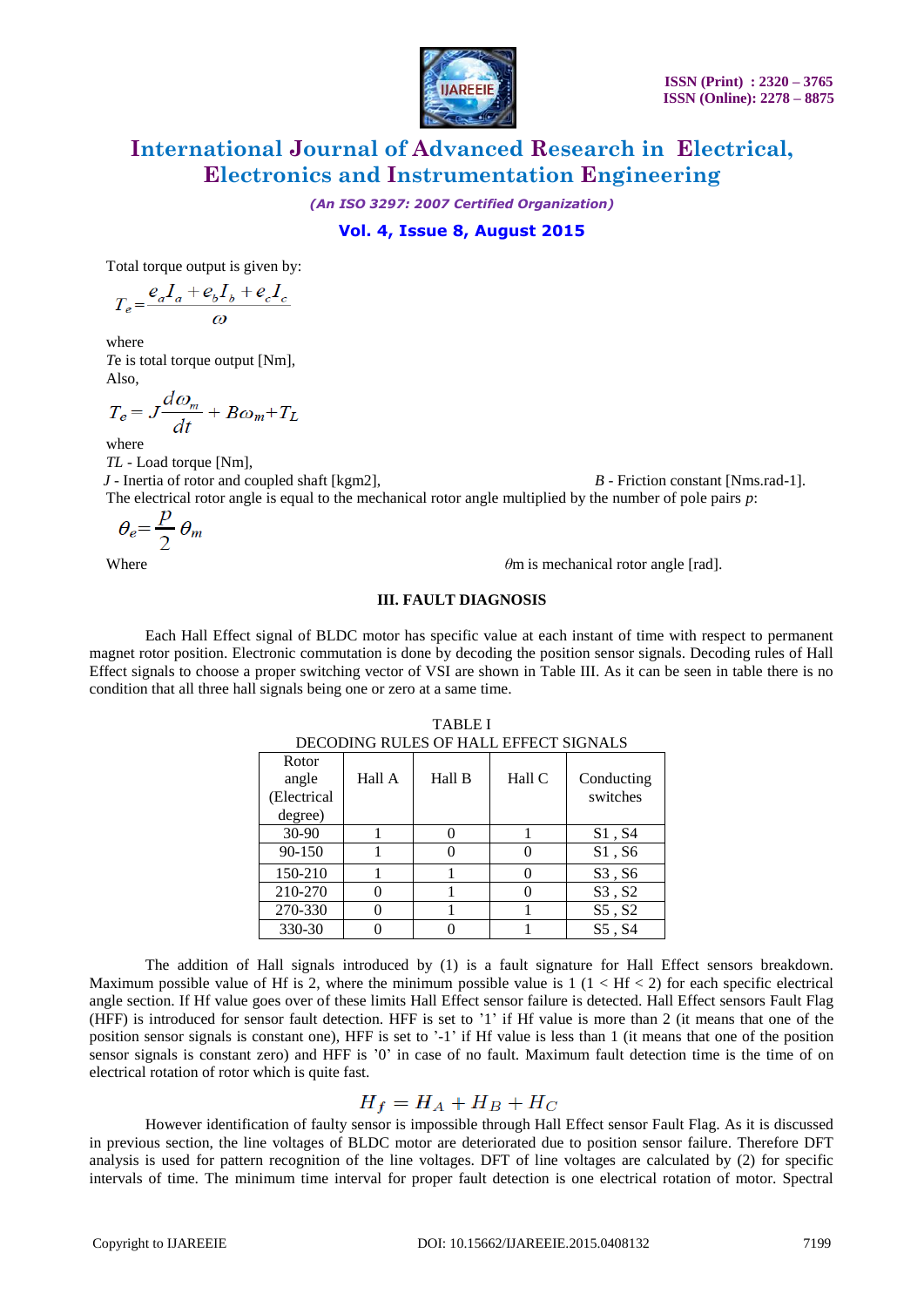

*(An ISO 3297: 2007 Certified Organization)*

### **Vol. 4, Issue 8, August 2015**

Energy Density (SED) of computed frequency spectrum is determined by (3). SED difference of successive time intervals are calculated and analyzed to identify the faulty position sensor.[25]

$$
V(f) = \sum_{n=0}^{N-1} V_n e^{-j2\pi k \frac{n}{N}} \quad k = 0, 1, ..., N
$$

$$
E_m(f) = |V(f)|^2
$$

$$
\varepsilon_m = E_m(f) - E_{m-1}(f)
$$

Calculated SED errors of the BLDC motor line voltages for Hall Effect sensor failure of phase A for  $HA = 0$ and HA = 1 faults are shown respectively in Table IV and Table V. As it is shown in the tables, it is possible to distinguish two failure conditions of Hall Effect sensor through SED errors. The simulation model is also run for position sensor faults of phases B and C. The line voltages of BLDC motor for Hall Effect sensor faults of all phases are studied through the simulation model.

TABLE II SED VALUES FOR HA = 0 FAULT CONDITION

| Description                    | Phase A | Phase B | Phase C |
|--------------------------------|---------|---------|---------|
| SED befor fault $[E_{m-1}(f)]$ | 957     | 942     | 938     |
| SED after fault $[E_m(f)]$     | 807     | 1044    | 1083    |
| SED error $[\varepsilon_m]$    | $-150$  | 102     | 145     |

TABLE III SED VALUES FOR HA = 1 FAULT CONDITION

| Description                    | Phase A | Phase B | Phase C |
|--------------------------------|---------|---------|---------|
| SED befor fault $[E_{m-1}(f)]$ | 957     | 942     | 938     |
| SED after fault $[E_m(f)]$     | 1109    | 925     | 802     |
| SED error $[\varepsilon_m]$    | 152     | -17     | $-135$  |

Hall Effect Identification Flag (HIF) of each phase is introduced for faulty sensor identification. Numeric values are given to HIF of each phase according to SED errors of all three line voltages of BLDC motor as below,

- HIF is '-1' if SED error is negative.
- HIF is '1' if SED error is positive.

A multidimensional knowledge based table is developed for position sensors fault diagnosis according to Fault detection and identification flags (HFF and HIF) by analyzing the simulation results of BLDC motor for Hall Effect position sensor faults of all phases. One of the advantages of this technique is that it is not necessary to know the exact line voltages of BLDC motor for different speed and loads in advance. Multidimensional knowledge based table for position sensor fault diagnosis of BLDC motor is shown in Table II.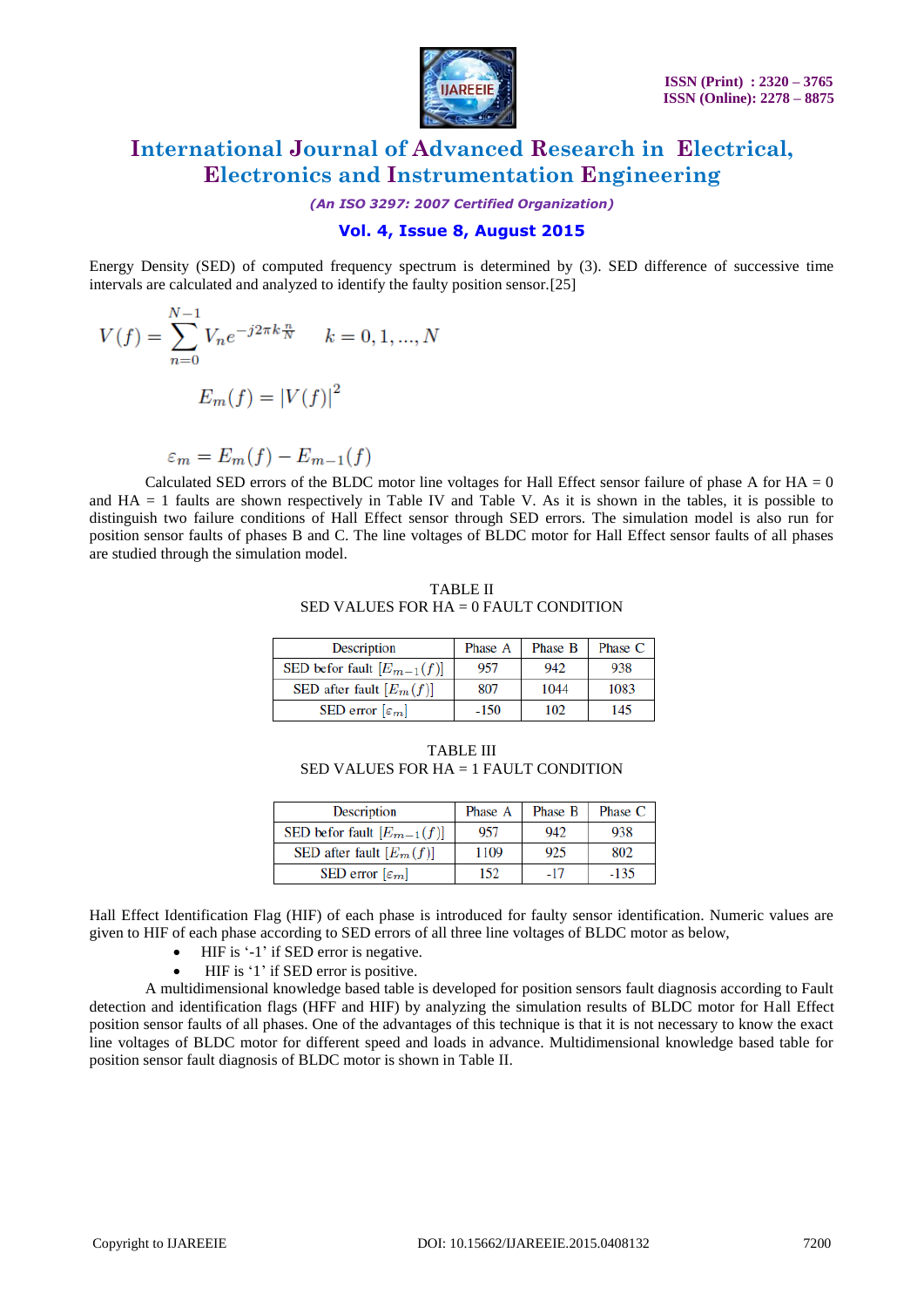

*(An ISO 3297: 2007 Certified Organization)*

### **Vol. 4, Issue 8, August 2015**

| Fault type | HIF     | HIF     | HIF     | HFF |
|------------|---------|---------|---------|-----|
|            | phase A | phase B | phase C |     |
| No fault   | X       | X       | X       |     |
| $H_A=0$    | $-1$    |         |         | -1  |
| $H_A=1$    |         | $-1$    | $-1$    |     |
| $H_B=0$    |         | $-1$    |         | -1  |
| $H_B=1$    | -1      |         | -1      |     |
| $H_C=0$    |         |         | $-1$    |     |
| $H_C=1$    |         |         |         |     |

#### TABLE IV RULE BASED POSITION SENSOR FAULT IDENTIFICATION TABLE

### *PULSE GENERATION*

III. IMPLIMENTATION AND SIMULATION RESULT

Gate pulse for switches  $S1$ ,  $S2$ ,  $S3$ ,  $S4$ ,  $S5$  and  $S6$  are obtained from feed back signal obtained either from hall sensor or from back emf, with the the help of pulse generation circuit which are discussed in the previous chapter.the pulse pattern for the inverter working with hall sensor is shown in the figure 4



TIME in Sec Fig 4 Gate pulse for inverter

### *STATOR CURRENT AND STATOR BACKEMF*

The stator current and stator back emf of phase is taken from the bldc motor with the scope connected with it. The waveform for stator current and back emf of phase A is shown in Fig 5. The magnitude of stator current is uniform when the brush less DC motor operates with hall sensor. When the motor operates with out hall sensor feed back the magnitude of stator current is large with ripples. The back emf is not affected with the different controls.

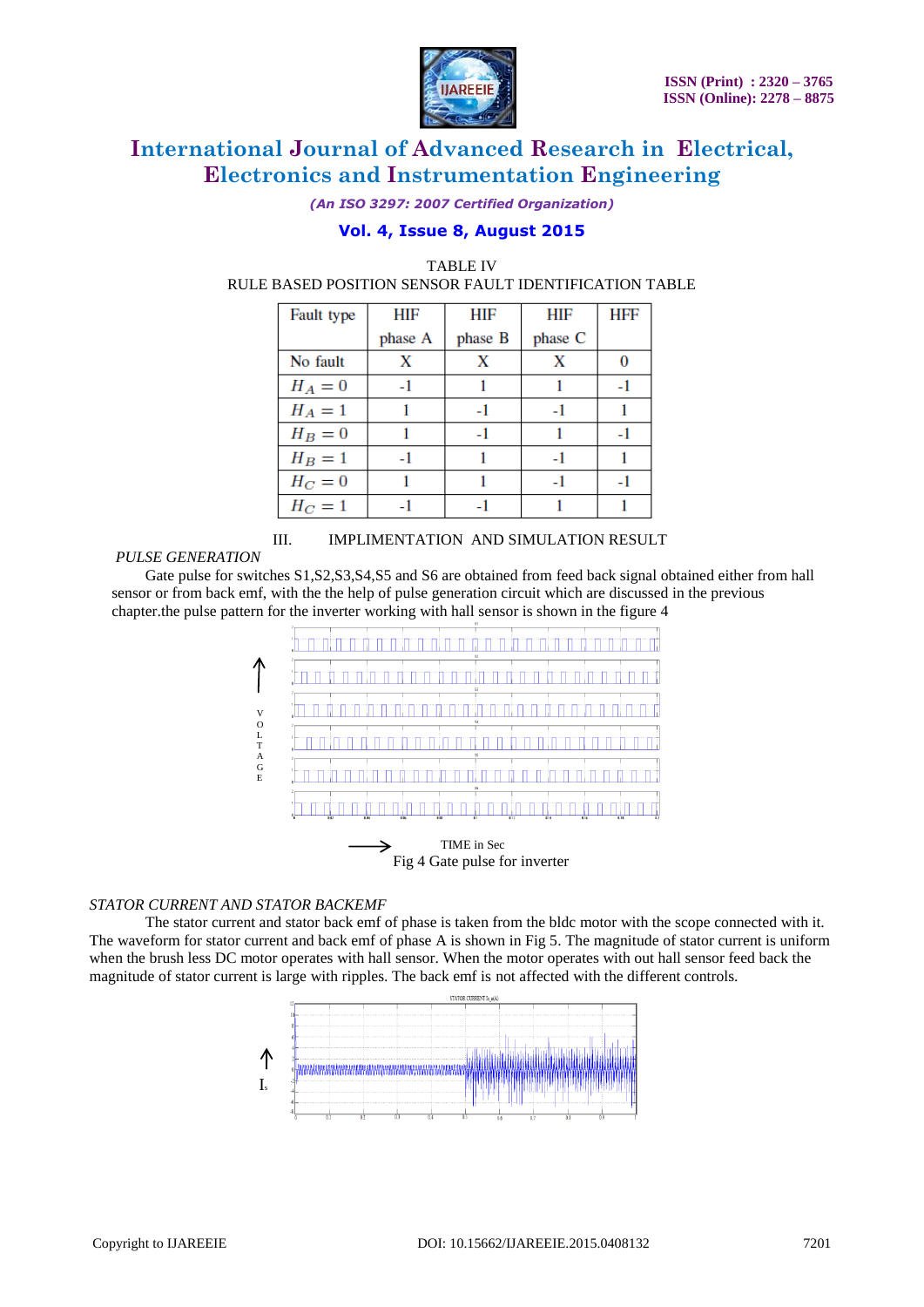

#### *(An ISO 3297: 2007 Certified Organization)*

### **Vol. 4, Issue 8, August 2015**



Fig 5 Stator current and stator back-emf of phase A of BLDC motor

#### *MOTOR SPEED*

The motor speed in revolution per minute is taken form the motor with the help of scope. Fig 6 shows the motor speed with respect to time. The magnitude of motor speed is ripple free when the brush less DC motor operates with hall sensor. When the motor operates with out hall sensor the motor speed has more ripples.



#### *MOTOR TORQUE*

The motor torque in Newton meter is taken form the motor with the help of scope. Fig 4.9 shows the motor torque with respect to time. The magnitude of motor torque is ripple free when the brush less DC motor operates with hall sensor. When the motor operates with out hall sensor the motor speed has more ripples.



### *INPUT VOLTAGE*

The voltage between the phases is taken with the help of voltage measuring device and is viewed with the help of scope. The voltage waveform is shown in Fig 8. The input voltage to the brush less DC motor is not affected with the different controls.its magnitude is 300 volt.

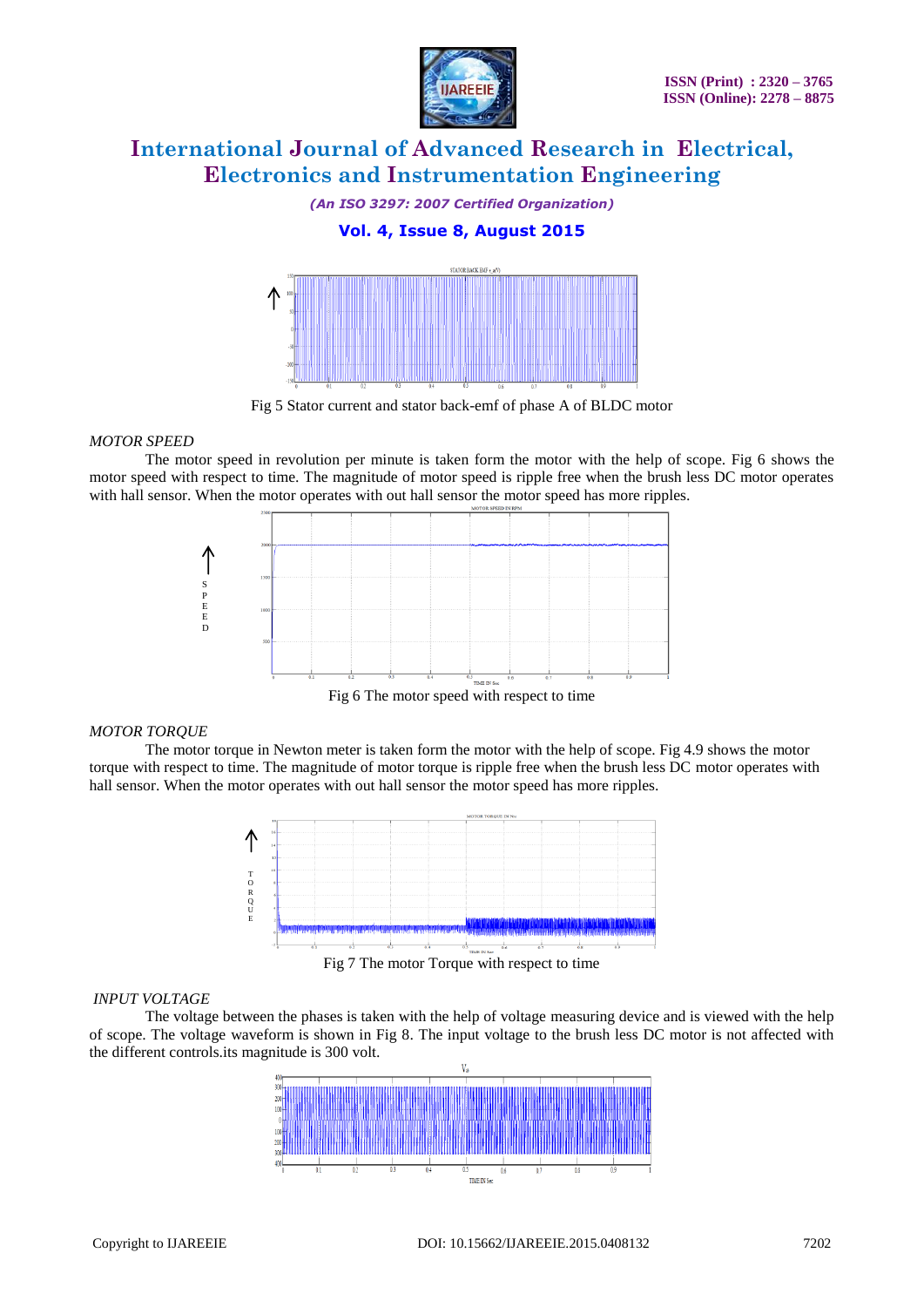

#### *(An ISO 3297: 2007 Certified Organization)*

### **Vol. 4, Issue 8, August 2015**



Fig 8 Input voltage to the BLDC motor

#### *INPUT CURRENT*

The voltage through the line is taken with the help of current measuring device and is viewed with the help of scope. The current waveform is shown in Fig 4.13. The magnitude of motor input current is ripple free when the brush less DC motor operates with hall sensor. When the motor operates with out hall sensor the motor input current has more ripples.



Fig 9 Input current to the BLDC motor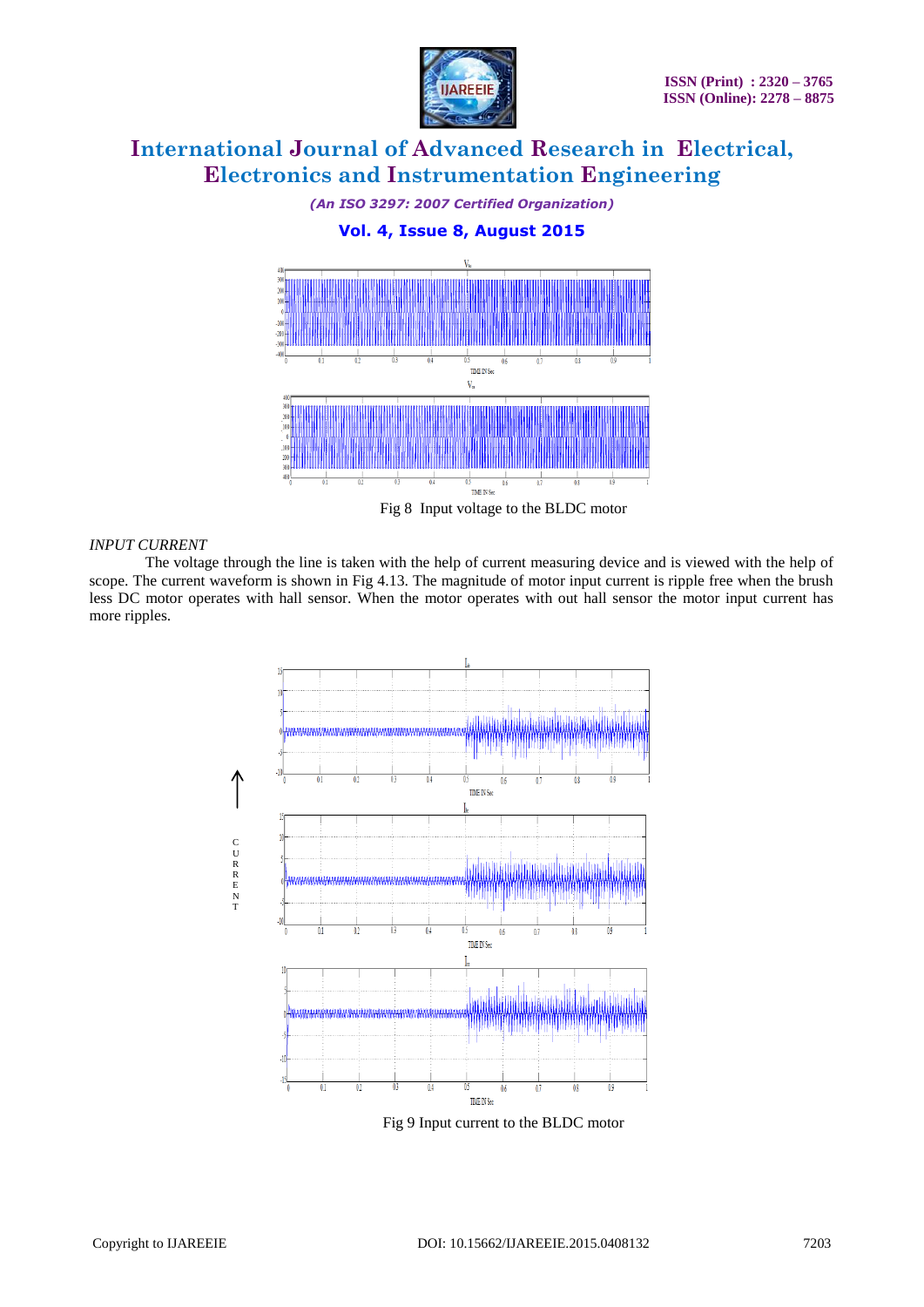

*(An ISO 3297: 2007 Certified Organization)*

### **Vol. 4, Issue 8, August 2015**

PARAMETERS USED IN SIMULATION

| <b>Values</b>    |
|------------------|
| <b>1000 Watt</b> |
| <b>500 Volt</b>  |
| 1400 rpm         |
| 12.5 Ohm         |
|                  |
| $0.4 \text{ mH}$ |
|                  |
| ◢                |
|                  |

#### **IV. CONCLUSION**

This paper deals with a reconfiguration strategy for sensor fault-tolerant control (FTC) in brushless DC motor. The proposed active FTC system is illustrated using two control techniques: Hall effect sensor in the case of healthy sensors and Back emf difference method in the case of failed hall sensors. The main objective is the reconfiguration strategy is to achieve a short and smooth transition when switching from a controller using a healthy sensor to another sensor less controller in the case of a sensor failure is obtained. The scheme describes the modeling of brushless DC motor drive based on sensored and back emf zero crossing control detection. For sensored control, commutation logic is obtained from rotor position detection. for sensor less control, it is obtained from back EMF difference method. They prove the effectiveness of the active FTC approach. It can be observed that the performance of brush less DC motor is influenced with hall sensor. Though the sensorless control is cheaper compare to the system with hall sensor but the output performance of motor is reduced.

#### **REFERENCES**

- [1] M. Bruccoleri, M. Amico, and G. Perrone, "Distributed intelligent control of exceptions in reconfigurable manufacturing systems," Int. J. *Prod. Res.*,vol. 41, no. 7, pp. 1393–1412, May 2003.
- [2] Subha Palaneeswari M., Abraham Sam Rajan P.M., Silambanan S., Jothimalar, "Blood lead in end-stage renal disease (ESRD) patients who were on maintainence haemodialysis", Journal of Clinical and Diagnostic Research, ISSN : 0973 - 709X, 6(10) (2012) pp.1633-1635.
- [3] Jeyanthi Rebecca L., Dhanalakshmi V., Sharmila S., "Effect of the extract of Ulva sp on pathogenic microorganisms", Journal of Chemical and Pharmaceutical Research, ISSN : 0975 – 7384 , 4(11) (2012) pp.4875-4878.
- [4] Sharmila D., Saravanan S., "Efficacy of lead on germination growth and morphological studies of Horse Gram (Dolichos biflorus Linn)", Journal of Chemical and Pharmaceutical Research, ISSN : 0975 – 7384, 4(11) (2012) pp.4894-4896.
- [5] R. Isermann, R. Schwarz, and S. Stolzl, "Fault-tolerant drive-by-wire systems," IEEE Control Syst. Mag., vol. 22, no. 5, pp. 64-81, Oct. 2002.
- [6] M. G. Mehrabi, A. G. Ulsoy, Y. Koren, and P. Heytler, "Trends and perspectives in flexible and reconfigurable manufacturing systems ,"*J. Intell. Manuf.*, vol. 13, no. 2, pp. 135–146, 2002.
- [7] Sharmila S., Rebecca L.J., Saduzzaman M., "Effect of plant extracts on the treatment of paint industry effluent", International Journal of Pharma and Bio Sciences, ISSN : 0975-6299, 4(3) (2013) pp.B678-B686.
- [8] Saduzaman M., Sharmila S., Jeyanthi Rebecca L., 'Efficacy of leaf extract of Moringa oleifera in treating domestic effluent", Journal of Chemical and Pharmaceutical Research, ISSN : 0975 – 7384, 5(2) (2013) pp.139-143.
- [9] M. Steinberg, "Historical overview of research in reconfigurable flight control," *Proc. IMechE Part G, J. Aerospace. Eng.*, vol. 219, no. 4, pp. 263–275, 2005.
- [10] Y. Zhang and J. Jiang, "Bibliographical review on reconfigurable fault tolerant control systems," *Ann. Rev. Control*, vol. 32, no. 2, pp. 229– 252,Dec. 2008.
- [11] S.M. Bennett, R. J. Patton, and S. Daley, "Sensor fault-tolerant control of a rail traction drive,"ControlEng.Pract., vol. 7, no. 2, pp. 217-225, Feb.1999.
- [12] D. Diallo, M. E. H. Benbouzid, and A. Makouf, "A fault-tolerant control architecture for induction motor drives in automotive applications," *IEEE Trans. Veh. Technol.*, vol. 53, no. 6, pp. 1847–1855, Nov. 2004.
- [13] M. Muenchhof, M. Beck, and R. Isermann, "Fault-tolerant actuators and drives—Structures, fault detection principles and applications," Ann. *Rev. Control*, vol. 33, no. 2, pp. 136–148, Dec. 2009.
- [14] D. U. Campos-Delgado, D. R. Espinoza-Trejo, and E. Palacios, "Fault tolerant control in variable speed drives: A survey," IET Elect. Power *Appl.*, vol. 2, no. 2, pp. 121–134, Mar. 2008.
- [15] M. E. H. Benbouzid, D. Diallo, and M. Zeraoulia, "Advanced faulttolerant control of induction-motor drives for EV/HEV traction applications:From conventional to modern and intelligent control techniques," *IEEE Trans. Veh. Technol.*, vol. 56, no. 2, pp. 519–528, Mar. 2007.
- [16] [Tashakori, A.](http://ieeexplore.ieee.org/search/searchresult.jsp?searchWithin=p_Authors:.QT.Tashakori,%20A..QT.&newsearch=true); Ektesabi,M." [A simple fault tolerant control system](http://ieeexplore.ieee.org/xpl/articleDetails.jsp?tp=&arnumber=6566515&queryText%3Dhall+sensor+FTC+for+bldc) for Hall Effect sensors failure of BLDC motor," Industrial Electronics and [Applications \(ICIEA\), 2013 8th IEEE Conference on](http://ieeexplore.ieee.org/xpl/mostRecentIssue.jsp?punumber=6559347) Digital Object Identifier: ,pp. 1011 – 1016, June 2013.